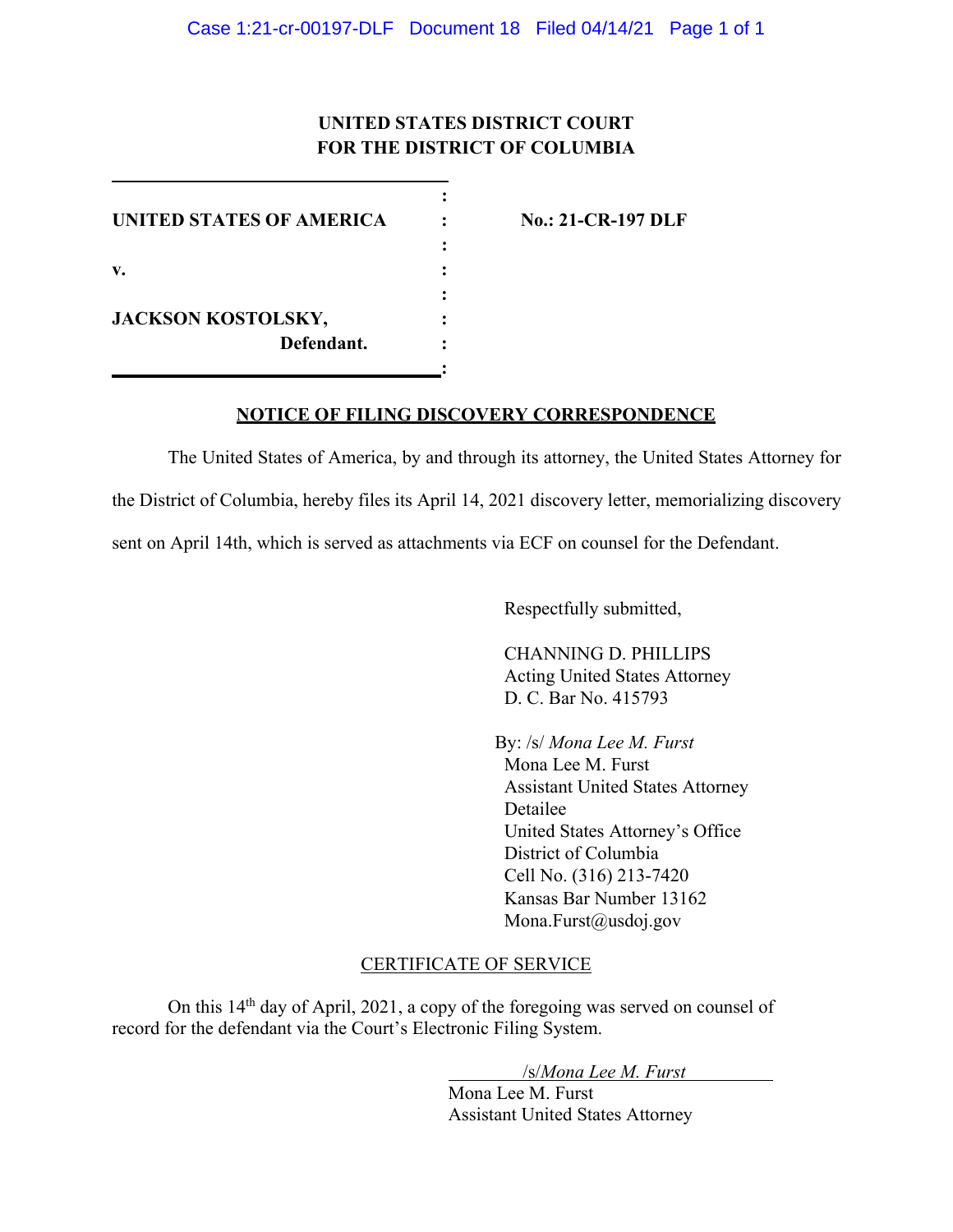#### Case 1:21-cr-00197-DLF Document 18-1 Filed 04/14/21 Page 1 of 2



U.S. Department of Justice

CHANNING D. PHILLIPS Acting United States Attorney

*District of Columbia*

*Judiciary Center 555 Fourth St., N.W. Washington, D.C. 20530*

April 14, 2021

Dani Jahn Assistant Federal Public Defender Office of the Public Defendant Washington, D.C. 20004

> Re: *United States v. Jackson Kostolsky* Case No. 21-CR-197 DLF

Dear Counsel:

I am sending additional informal discovery set 4 via USAFX:

Serial 1: tip Serial 4: interview with defendant's mother Serial 5: interview of defendant Serial 12: Interview of a witness Serial 17; 17\_1A\_0013\_001: Defendant's arrest and statement Serial 26: interview of Golden Serial 28: interview of Flowers Serial 31 and Serial 34: Interviews of Fontanez

## **Cell Phone Warrant documents**:

Serial 8 1A 006 001 Signed cell phone SW EDPA Serial 11\_1A\_009\_001 cell phone SW return with attachment A Kostolsky Phone SW\_001\_EDPA must unseal first

NY Times picture with Certificate of authenticity from Custodian of Records

Due to the extraordinary nature of the January 6, 2021 Capitol Attack, the government anticipates that a large volume of materials may contain information relevant to this prosecution. These materials may include, but are not limited to, surveillance video, statements of similarly situated defendants, forensic searches of electronic devices and social media accounts of similarly situated defendants, and citizen tips. The government is working to develop a system